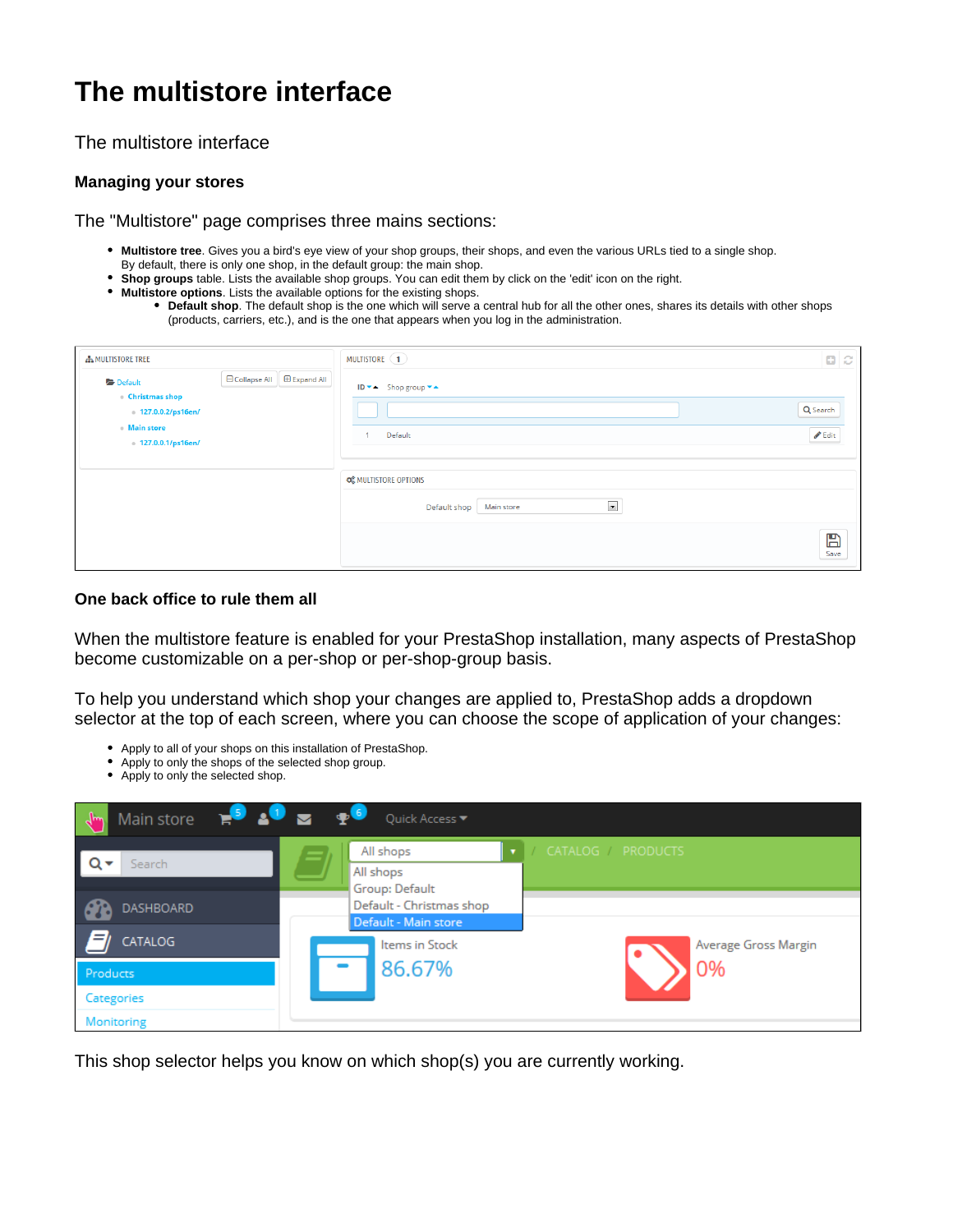That being said, once the multistore mode is in place, many of the regular settings can only be changed on a global (all shops) scale (most notably the settings pages: localization, preferences, advanced preferences, administration) and will therefore present the options as disabled in any other selection. Still, you can choose to edit those settings on a more local (per group shop or even per shop) scale if it is needed.

Indeed, settings pages will look regular when the shop selector is on "All shops", while in any other selection (shop group or single shop) they get additional options:

- A "Yes/No" option at the top of each section of the settings page.
- A check box next to each option.

| <b>&amp; UPLOAD QUOTA</b>               |                                                                                                                                                                                                 |           |
|-----------------------------------------|-------------------------------------------------------------------------------------------------------------------------------------------------------------------------------------------------|-----------|
| <b>A</b> Multistore                     | <b>YES</b><br>NO.<br>Check / Uncheck all (If you are editing this page for several shops, some fields may be disabled. If you need to edit them, you will need to check the box for each field) |           |
| Maximum size for attachment             | 8                                                                                                                                                                                               | megabytes |
| Maximum size for a downloadable product | $\overline{2}$                                                                                                                                                                                  | megabytes |
| Maximum size for a product's image 2    |                                                                                                                                                                                                 | megabytes |
|                                         |                                                                                                                                                                                                 | Е<br>Save |

They both serve the same purpose: letting you enable the options that would otherwise be disabled in the current shop context. You can pick the options that you want to enable, or you can enable all the options of the section by switching the Yes/No option. Once enabled, it is up to you to change the value of each options: clicking the checkbox or switching the Yes/No option does not change any settings, it just allows you to change it in that context.

Nevertheless, some options cannot be edited on a local context: they will display "You can't change the value of this configuration field in the context of this shop."

The following table indicates whether the item can also be customized for a single shop, for a group of shops, or for all shops at once.

| <b>Item</b>                                                                                                                                                                                                     | Per<br>shop | Per shop<br>group | All<br>shops |
|-----------------------------------------------------------------------------------------------------------------------------------------------------------------------------------------------------------------|-------------|-------------------|--------------|
| Employees                                                                                                                                                                                                       | X           | X                 | X            |
| Customer groups                                                                                                                                                                                                 | X           | X                 | X            |
| <b>Products</b>                                                                                                                                                                                                 | X           | X                 | X            |
| — Prices                                                                                                                                                                                                        | X           | X                 | X            |
| - Combinations and prices                                                                                                                                                                                       | X           | X                 | X            |
| — Languages                                                                                                                                                                                                     | X           | X                 | X            |
| - Multiple images (except for the main image)                                                                                                                                                                   | X           | X                 | X            |
| - Available quantity for sale, provided that:<br>• The "Share quantity available for sale" option is checked for the group,<br>• The group does not share its quantity available for sale outside of the group. | X           | X                 |              |
| - All other information (description, tags, friendly URL, etc.)                                                                                                                                                 | X           | X                 | X            |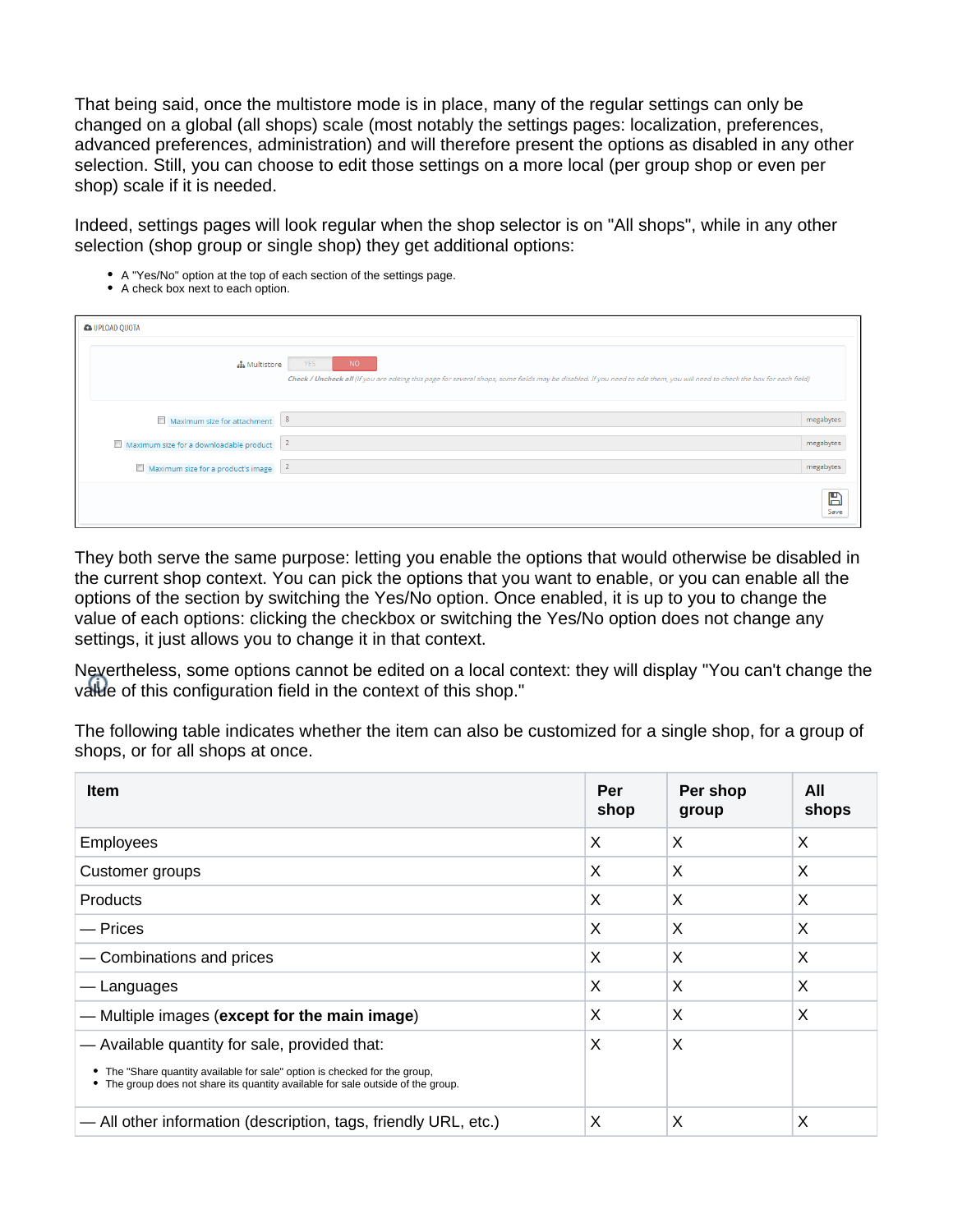|                                                                                                     | X |   |              |
|-----------------------------------------------------------------------------------------------------|---|---|--------------|
| Catalog values and attributes                                                                       |   | X | X            |
| Discounts: cart rules                                                                               | Χ |   |              |
| Discounts: catalog price rules                                                                      | Χ |   |              |
| Taxes: tax rules                                                                                    | X | X | X            |
| Categories (except for the main image)                                                              | X | X | Χ            |
| Carriers                                                                                            | X | X | X            |
| Warehouses                                                                                          | Χ | X | X            |
| Advanced stock management                                                                           | X |   |              |
| Suppliers                                                                                           | X | X | X            |
| Manufacturers                                                                                       | X | X | X            |
| CMS pages                                                                                           | X | X | X            |
| Contacts                                                                                            | Χ | X | X            |
| Countries<br>A country's status (enabled or disabled) is common to all shop it is<br>associated to. | Χ | X | X            |
| Currencies                                                                                          | X | X | X            |
| Languages                                                                                           | X | X | Χ            |
| <b>Modules</b>                                                                                      | Χ | X | Χ            |
| - Hooks and exceptions                                                                              | X | X | X            |
| - Enabling/disabling                                                                                | X | X | X            |
| - Configuration (for instance, PayPal login credentials)                                            | Χ |   |              |
| Payment modules                                                                                     | X | X | Χ            |
| - Per-country restrictions                                                                          | Χ |   |              |
| - Per-currency restrictions                                                                         | X |   |              |
| - Per-customer group restriction                                                                    | Χ |   |              |
| <b>Friendly URLs</b>                                                                                | Χ |   |              |
| Scenes                                                                                              | X | X | $\mathsf{X}$ |
| Web service account                                                                                 | X | X | Χ            |
| Homepage image slider                                                                               | Χ |   |              |